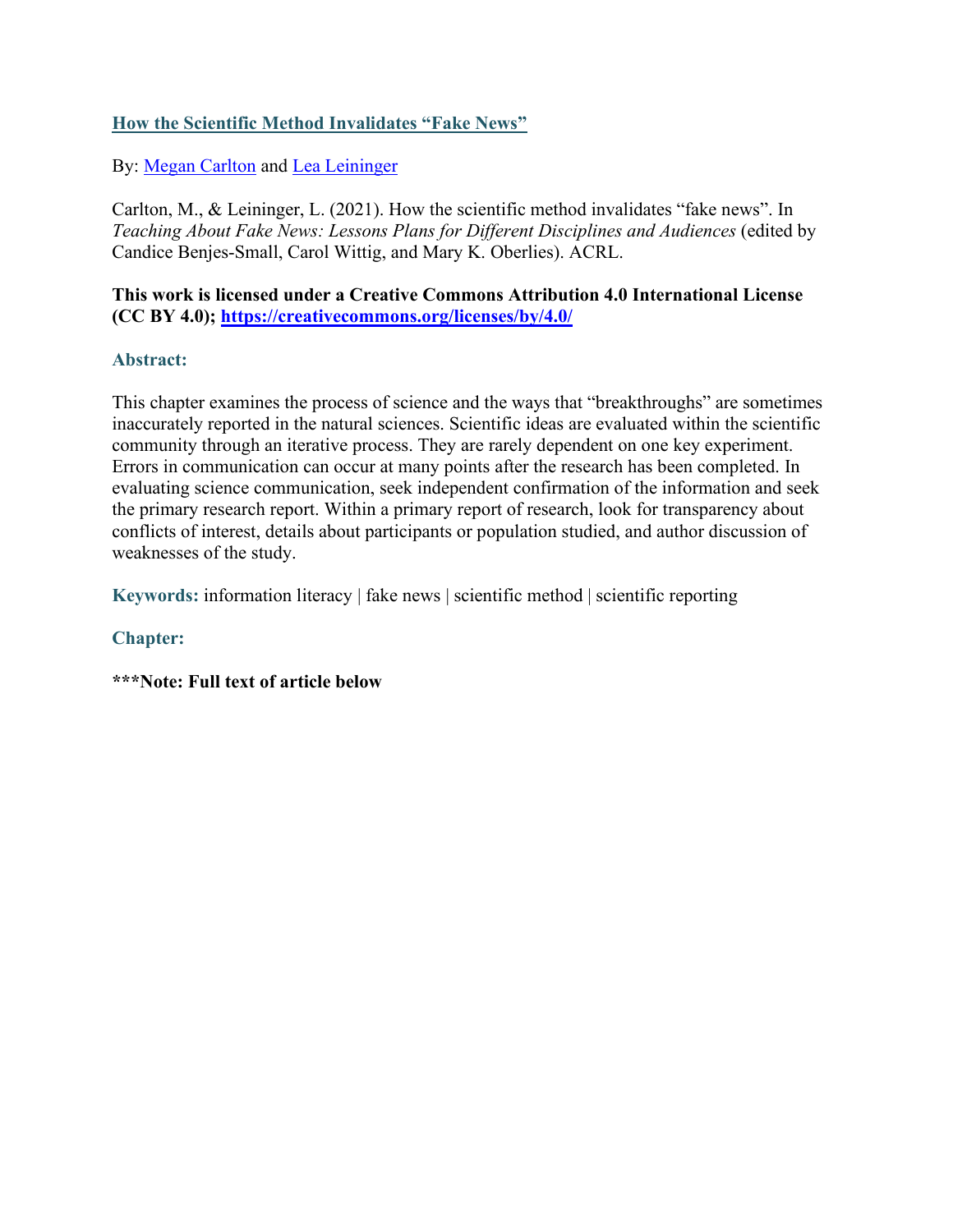# *CHAPTER SEVENTEEN*

# HOW THE SCIENTIFIC METHOD INVALIDATES "FAKE NEWS"

*Megan Carlton, University of North Carolina, Greensboro Lea Leininger, University of North Caroline, Greensboro*

### ABSTRACT

*This chapter examines the process of science and the ways that "breakthroughs" are sometimes inaccurately reported in the natural sciences. Scientific ideas are evaluated within the scientific community through an iterative process. They are rarely dependent on one key experiment. Errors in communication can occur at many points after the research has been completed. In evaluating science communication, seek independent confirmation of the information and seek the primary research report. Within a primary report of research, look for transparency about conflicts of interest, details about participants or population studied, and author discussion of weaknesses of the study.*

### Introduction *What is Science?*

In order to discuss the processes involved in scientific research, we must first have a solid understanding of what science is. From the Latin background of the word *scientia*, meaning knowledge, to the standard definition of science from Merriam-Webster, "knowledge concerned with the physical world and its phenomena," it is clear that "science" is what we know.<sup>1</sup> What is lacking from many definitions, and many people's understanding, is the process of *how* we know. Science is a process of learning, not merely a collection of facts. "How scientists know and explain the natural

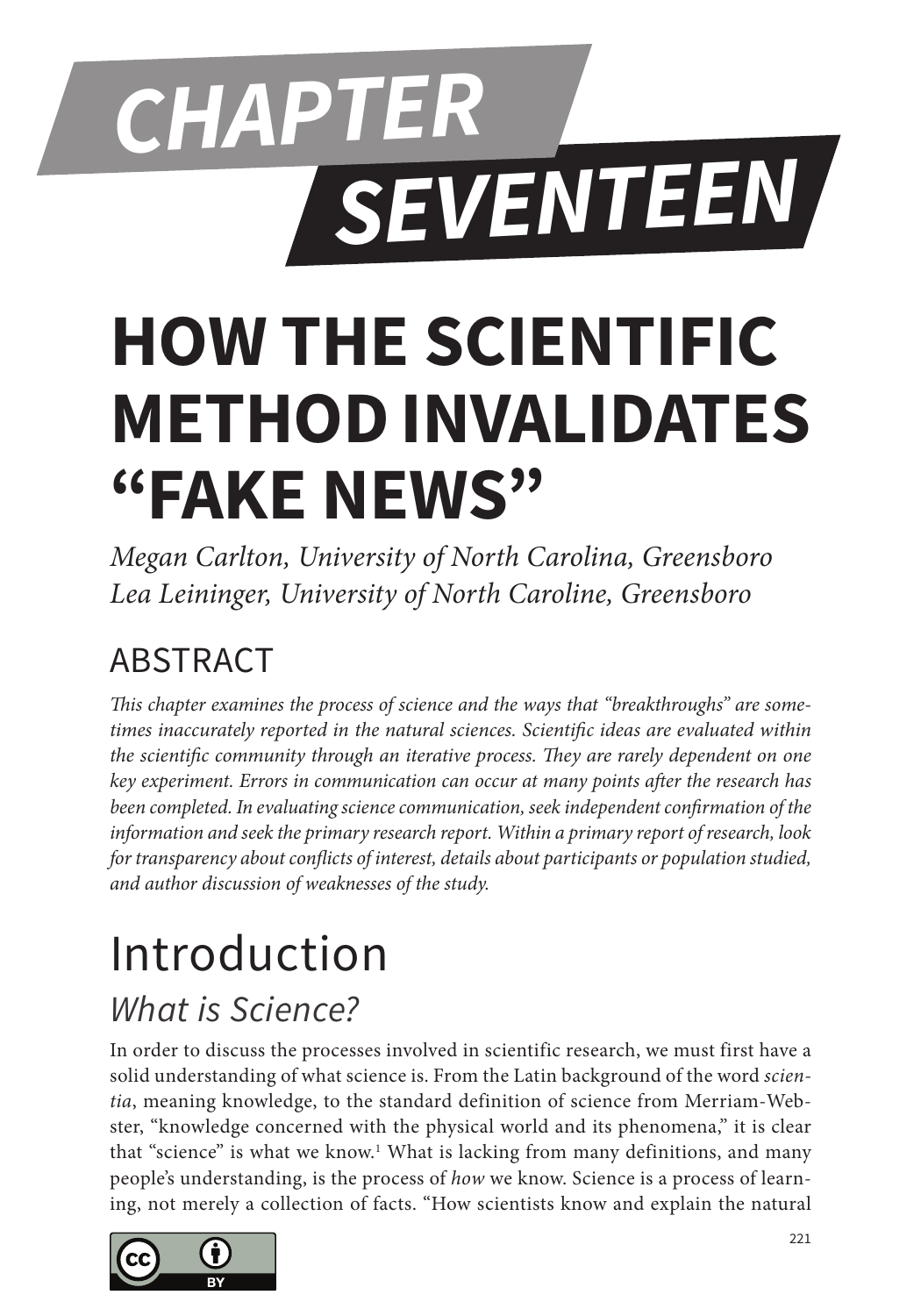world and what they mean by explanation and knowledge are both directly related to the processes, methods, and strategies by which they develop and propose explanations."2 The explanations of the natural world all start similarly. Whether it be atoms, minerals, or organisms, the initial data to support the explanation must be collected through observations or experiments. These observations "are the meat and potatoes of science. We start a research project with observations made either in the field, the library, or the laboratory. How these observations are collected, classified, interpreted, and used as the basis of theorizing (from a hunch to a eureka) is, more or less, what science is about."<sup>3</sup>

Science does not stop at simply observing. If it did, then science *would* just be a collection of facts. Instead, the observations lead to questions and a desire for explanations and interpretations. Scientists use the data they collect to "introduce ideas, develop theories, or generate hypotheses that suggest connections or patterns in nature that can be tested," adding to the overall knowledge of the topic. This process of acquiring knowledge is the basic scientific method that all science is based on.4

# The Scientific Method

"The scientific method was first introduced to American science education in the late 19th century, as an emphasis on formalistic laboratory methods leading to scientific facts."5 These principles were introduced in elementary school: ask a question, form a hypothesis, conduct an experiment, and come to a conclusion. Each of these steps can be expanded as students gain more critical-thinking skills. *Asking a question* will also include background research to inform the question being asked and to help refine the question. Students are also eventually taught that when you *form a hypothesis* that it should be testable and answerable through your experiment. *Conducting an experiment* involves numerous steps from experiment design, controlling variables, and recording results, just to name a few. *Coming to a conclusion* is not the end of this very basic version of the scientific method. This linear perspective is problematic.

The issue with portraying the scientific method as a linear set of steps "is that the reader may assume that [this process] is written in stone and therefore is to be followed step by step. In the real world, however, this is not the case. Science is not a linear process because it does not have to start with an observation or a question. Moreover, science often does not include experiments. Science is more fluid and dynamic (never static) and evolves around input obtained from the natural world, from studying the work of others, from interfacing with colleagues, or from experience."6 Instead of fixed steps that scientists always follow, there are general features of scientific inquiry that include similar processes, techniques, and characteristics across disciplines. The National Academies of Sciences sums these features up nicely, stating that "scientists introduce ideas, develop theories, or generate hypotheses that suggest connections or patterns in nature that can be tested against observations or measurements (i.e., evidence). A published scientific article allows other researchers to review and question the evidence, the methods of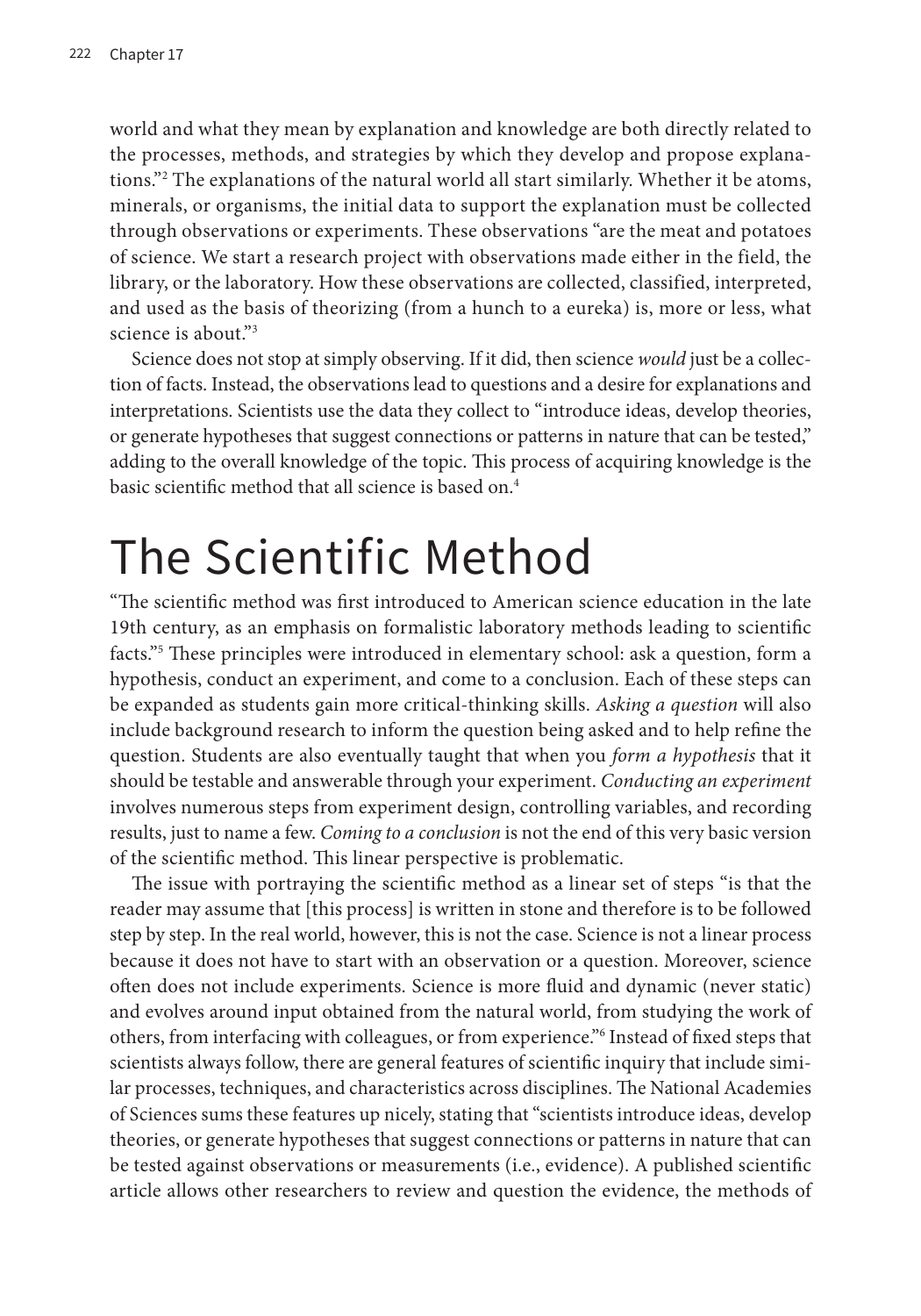collection and analysis, and the scientific results."7 These conversations around research are what makes science a dynamic and iterative process. As questions are posed and explanations suggested, more complex questions arise and the conversation around a topic continues to grow and evolve.

Regardless of the discipline, sharing findings is the most important part of the process as scientists are constantly building on the work of their predecessors, incorporating feedback from others, and revamping their own research. This "communication and collaboration within and between sub-disciplines of science are key to the advancement of knowledge in science. For this reason, an important aspect of a scientist's work is disseminating results and communicating with peers."8 Another reason why sharing and publishing research is the most important part of the scientific process is the opportunity it provides for other scientists to repeat the experiment. One experiment (or article) about a topic is not enough to be accepted by the scientific community. The process must be repeated by others and have reasonably similar results. Independent verification is an important part of accepting scientific findings. This is why the descriptions of experiments are so robust and detailed, so others can perform the same experiment to see if they have the same results. For this reason, when news outlets report on "a new study," the findings hold little weight in the scientific community yet may add confusion to the public as journalists "rarely inform the public when [initial studies] are disconfirmed—despite the fact that around half of the studies journalists write about are later rebutted by follow-up studies."9 This may contribute to why the media reports publish conflicting statements over the years, especially with regard to health reports. Schoenfeld and Ioannidis demonstrate the absurdity of relying on a single study in "Is Everything We Eat Associated with Cancer? A Systematic Cookbook Review." Their study of published research on the cancer risk effects of forty common ingredients found that "associations with cancer risk or benefits have been claimed for most food ingredients [and] many single studies highlight implausibly large effects, even though evidence is weak."<sup>10</sup> Without being reproduced independently, these single study claims of X ingredient being associated with an increased/decreased risk of cancer should not be picked up by the media at all. Understanding why is crucial in the battle against scientific miscommunication.

### Communicating Scientific Research

It is important to have context about scientific communication. This includes understanding whether a paper has been critically evaluated by impartial experts and being aware of systemic issues that might affect evaluation or reporting of research. Science research is often communicated first to other researchers. This might happen via preprints, conferences, and/or peer-reviewed journal articles.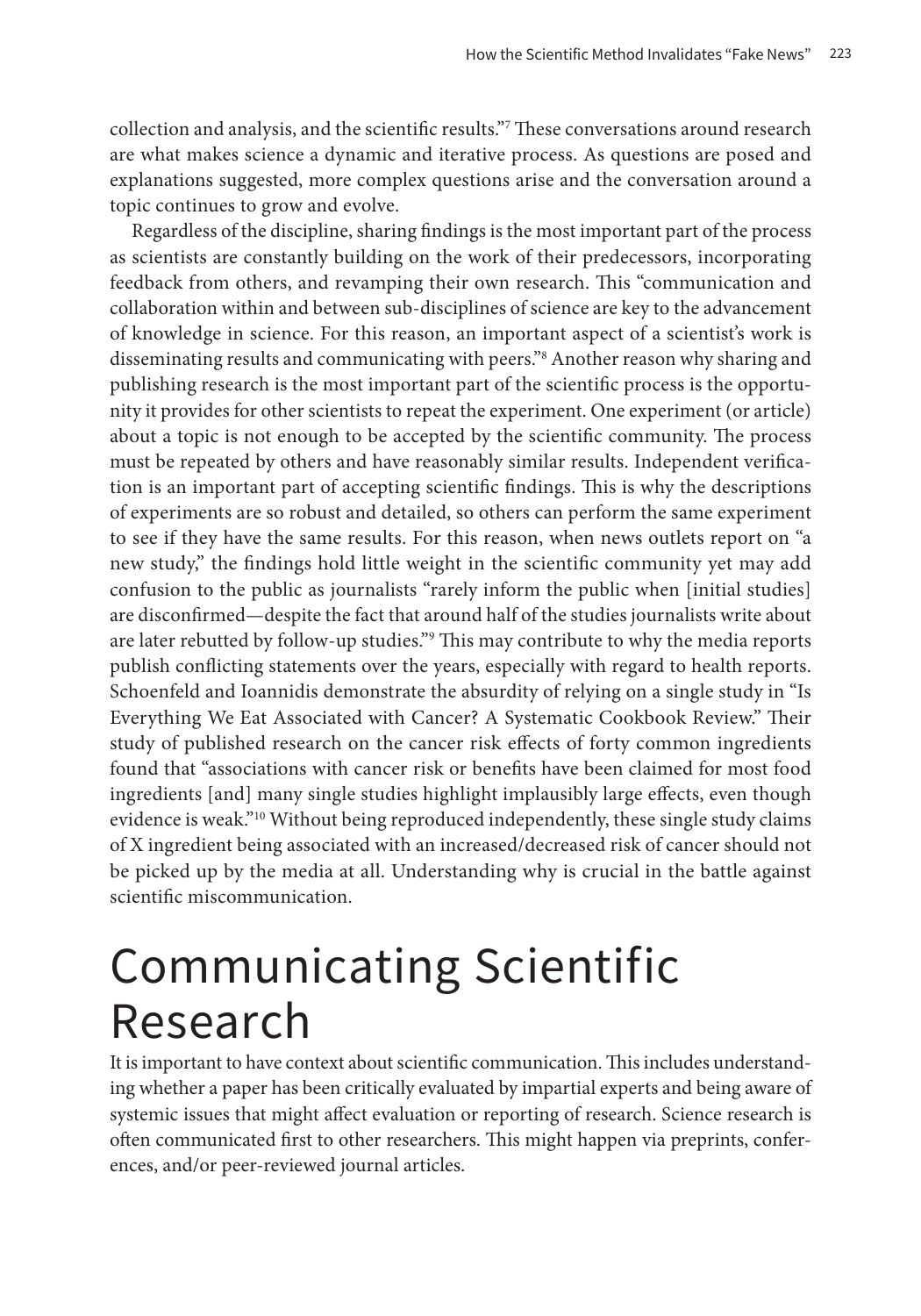### *Preprints*

Preprints are preliminary research reports made freely available online before publication. Preprint repositories are intended for "rapid sharing of new research results" without waiting for peer review and other publication steps that can take a year or more.<sup>11</sup> The practice of posting preprints online is well established in math and physics. Repositories are also available for other fields: arXiv ([https://arxiv.org/,](https://arxiv.org/) physics, math, computer science, quantitative biology, statistics), bioRxiv [\(https://www.biorxiv.org/](https://www.biorxiv.org/), biological sciences), medRxiv ([https://www.medrxiv.org/,](https://www.medrxiv.org/) health sciences), OSF Preprints [\(https://](https://osf.io/preprints/) [osf.io/preprints/,](https://osf.io/preprints/) multiple disciplines), and [Preprints.org](http://Preprints.org) (<https://www.preprints.org/>, multiple disciplines).<sup>12</sup> Some researchers have been cautious of posting preprints. They have concerns about being scooped, difficulty getting the paper published, or releasing a paper that has not yet been through peer review. Mistakes could be found. A non-expert public might see the information and jump to hasty conclusions, especially if the researchers have not clearly stated the uncertainties involved in the study or placed the study in the context of other work in that area.

### *Conferences*

A great deal of conversation takes place in conferences. Preprint repositories can facilitate this by providing a doi, stable link, date stamp, etc.13 Conferences are an important channel to present early-stage research to peers. Scientists present methods, data, and sometimes also-needs and negative results. They get feedback on their projects and might even find collaborators. Conference presentations and papers can facilitate research progress, but there are several important things to keep in mind. Conference submissions are usually not subject to the same rigorous peer-review process as are journal articles.<sup>14</sup> Conference materials tend to be preliminary. Reported sample sizes, estimates of treatment effect, and even results might differ from what is later published in a peer-reviewed article.15

Scherer et al. examined hundreds of conference abstracts and other meeting summaries. They found that "less than half of all studies …initially presented …at meetings [were] published as journal articles in the 10 years after presentation."16 They also noted reporting bias. Studies with positive results and studies originating in North America, Europe, or in an English-speaking country were more likely to be published. Skewed or selective communication leads to gaps in the scientific record. This might not contribute directly to errors in science news, but it is something that an informed public should be aware of.

### *Peer Review*

The Understanding Science tutorial shows basic steps in publishing peer-reviewed science.<sup>17</sup> Researchers write up results and submit them to a journal. Then peer reviewers evaluate the research and tell the editor whether it is appropriate for publication. Authors might be given an opportunity to revise their article and resubmit. Ideally, "only articles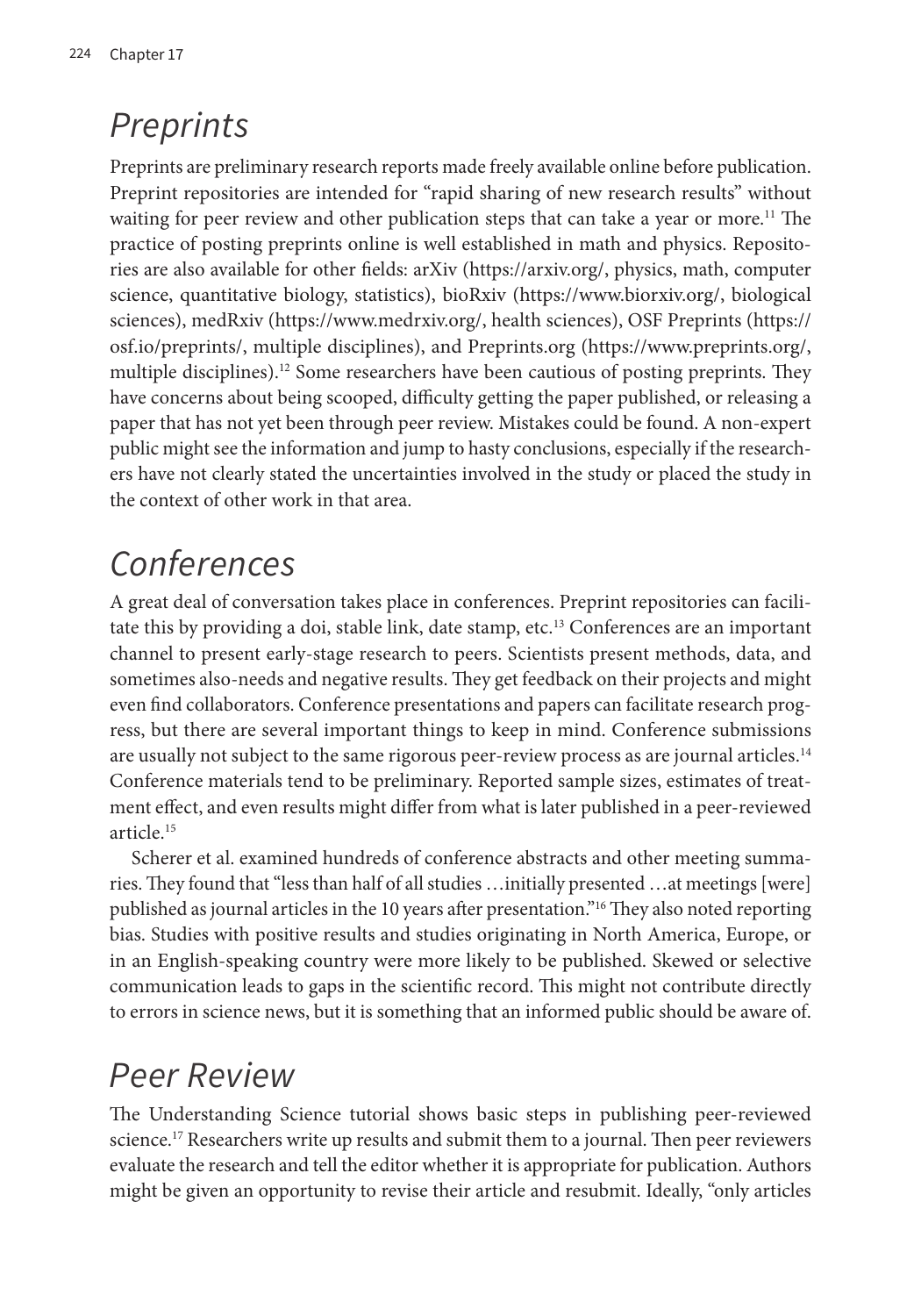that meet good scientific standards (e.g., acknowledge and build upon other work in the field, rely on logical reasoning and well-designed studies, back up claims with evidence, etc.)<sup>18</sup> are selected for publication. Manuscript rejections are inevitable. Researchers with a rejected manuscript can incorporate the useful parts of the review, update their manuscript, and submit it elsewhere.

The process is not always this straightforward. Though there are different methods of peer review, such as blind, double-blind, open, post-publication, etc., they are seen by many as an essential part of quality control.<sup>19</sup> The goal of peer review is "to uphold scientific rigor by accepting exemplary articles, improving articles with methodological and interpretive ambiguity, and rejecting problematic articles."<sup>20</sup>

# Post-Publication Corrections

Problems are sometimes found in peer-reviewed articles after publication. Coudert points out, "Critique of published articles is a necessary and healthy part of the advancement of science."<sup>21</sup> Minor errors might result in a correction. It is not uncommon to see an online article with a note that links to updated information in a database or on the publisher's website. Sometimes, post-publication critique reveals "serious flaws in the data or authors' analysis, so that the findings or the conclusions ...cannot be trusted anymore."<sup>22</sup> The publisher might issue a statement of editorial concern or even retract the article to make it clear that the article should not be considered part of the scientific record.

Unfortunately, the outlets that promote news stories such as "a new study says…" do not often follow up to report on retractions. Problematic research reports have plenty of time to enter the public sphere before they are detected. In a study of 331 retracted papers in chemical and materials sciences, Coudert found that the median time to retraction was two years.23 It is possible that the information was shared and re-shared by the researchers, by the publicity departments of the authors' institutions, by the journal publishers, and then (if the research had been picked up by news outlets) by journalists, and possibly social media users before the papers were finally retracted. Thankfully, the publication of papers that are later retracted is not common. In an analysis published in 2018, Brainard estimated that "about four of every 10,000 papers" were later retracted.<sup>24</sup>

The information above is not intended to disparage those who seek to communicate research within the scientific community. It is not intended to disparage public relations offices that seek to promote the output of their researchers. It is not intended to criticize professional journalists or social media users. But even in the best scenario, key points can be exaggerated or lost as scientific research is communicated. New information can come to light about a research study.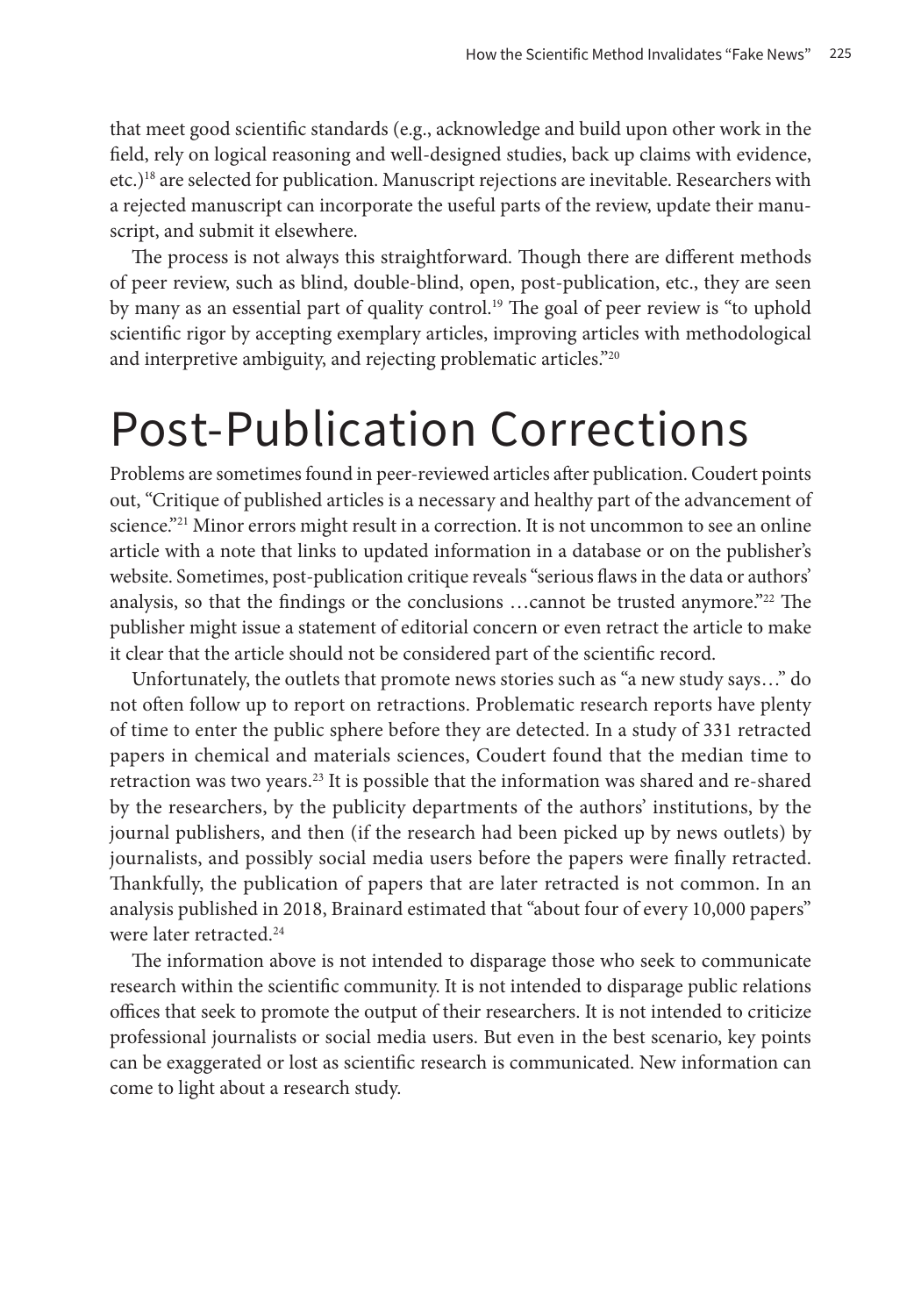# Science Communication at the Beginning of the COVID-19 Pandemic

In early 2020, little was known about the virus that was causing the COVID-19 pandemic. Researchers, policymakers, and the general public were hungry for answers. The pace of scientific communication increased. As consumers encountered massive amounts of information about the new disease, chronic problems with science communication and science literacy suddenly became acute.

In June 2020, Dr. Sanjay Gupta pointed out that "most of what we've seen [about COVID-19] has come in the form of press releases or pre-print reports …without independent review."25 This perspective on the state of current scientific understanding is a key part of scientific literacy. Without it, it would be easy to assume that any information related to a research study has been proved, discussed, replicated, and widely accepted.

Press releases are brief public relations pieces. As a health journalist explained, their purpose is to "make your institution …your big name researcher …your drug company and its products, look as good as can be." In May 2020, the drug company Moderna publicized preliminary findings of a vaccine study without including data or methods. This leap to advertise a product led to an investment frenzy and was criticized as "spin and opinion."26

Even preprints, which typically provide information for independent review, have been problematic. In the *New York Times*, Bajak and Howe described reactions to a preprint released by Stanford University researchers.<sup>27</sup> Apparently, the researchers reported that the fatality rate for the novel coronavirus could be as low as 0.12 percent, about as deadly as the common flu.28 Within hours of the posting of the preprint, political partisans were using the document to justify protests against lockdowns and other mitigation efforts. Soon, academics jumped in to critique the recruitment, the tests, and the statistical methods used in the study. Independent critique is a normal part of the scientific process. As one researcher put it, "[This] is what happens when a really important result and an important study gets really put under the microscope by an entire community.<sup>"29</sup> Unfortunately, this vital part of the process happened after the preprint had been publicized and widely accepted.

# Scientific Reporting

Though the headlines about new findings are entertaining to readers, these reports on single studies are only the initial steps in the process of finding answers. When reading these reports, it is essential to find the original research article. Good science writers investigate the context of a research project and translate technical details into ideas easily understood by the general public. Yet many newspapers no longer employ science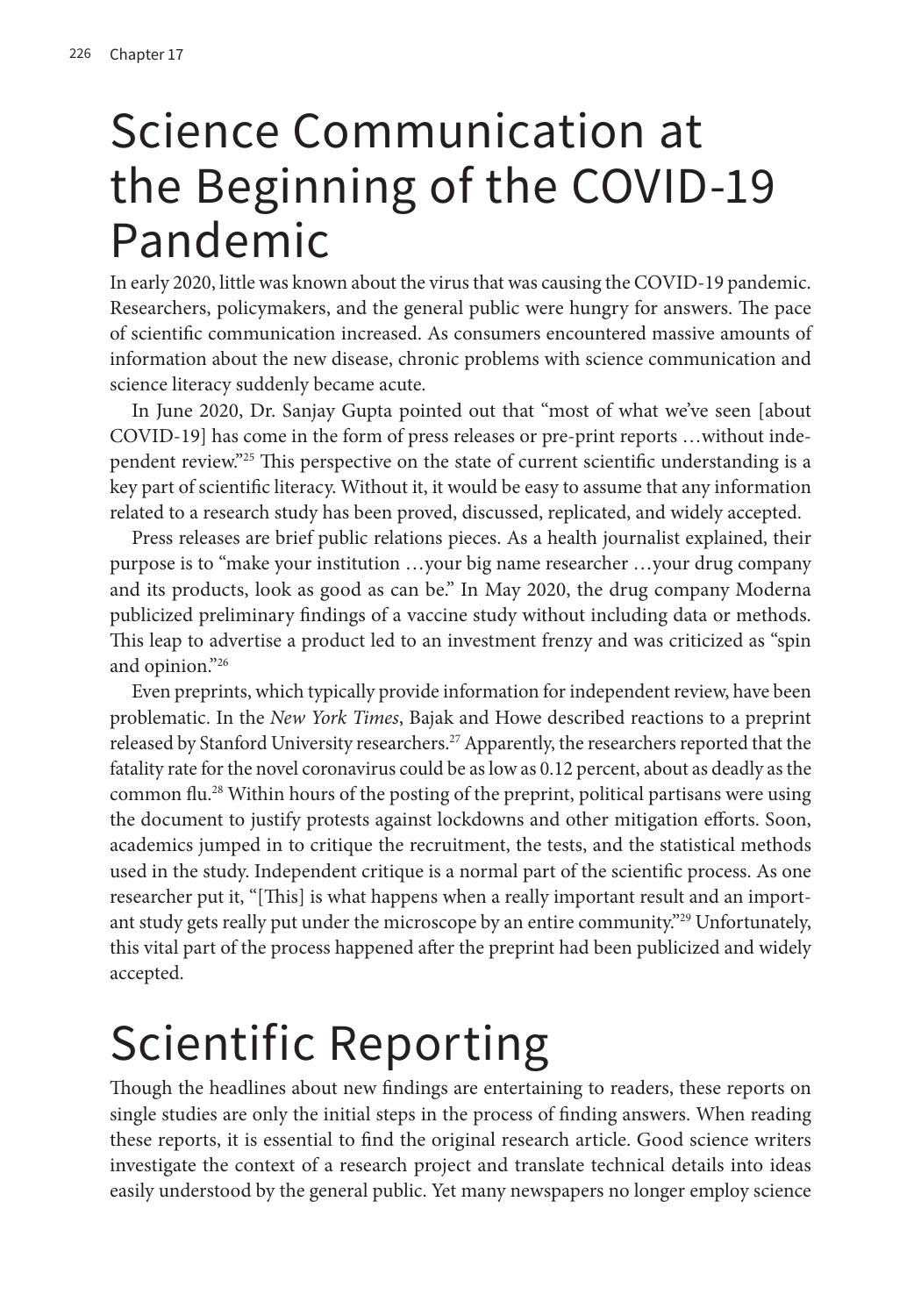journalists who "develop special talents for explaining difficult science to the public."30 Generalization of methods or findings by the untrained can lead to misinterpretations of what the study actually means. Problems with science communication can also arise or be magnified by the researchers themselves, the journal editors, the peer reviewers, traditional media outlets, or social media users. Some problems are easily spotted by non-scientists. The next section focuses on strategies for critically reading secondary sources and comparing them to primary research reports.

# Spotting Problematic Research Reports

In an attempt to provide a broad objective description, we use terms such as "problematic reports." As researchers have pointed out, the description "fake news" has been used so widely to discredit information that does not support the speaker's point of view that it has become "irredeemably polarized."<sup>31</sup>

There are many challenges that a reader faces when looking at news articles or other secondary reports about research. The Canadian Science Policy Centre explored these challenges when they searched for information on topics popular with the general public.<sup>32</sup> They were most concerned with the inaccessibility of information (paywalls and dead ends), $33$  and they found that scientific jargon was a major barrier to assessing the quality of the research and results. Experienced librarians recognize that navigating to specific sources and dealing with unfamiliar terminology should be addressed with undergraduate students.

Carl Sagan, a famous science communicator, described "tools for skeptical thinking."34 These can be applied to articles written for the general public or for researchers. Some of Sagan's guidelines can be summarized as follows:

- Seek independent confirmation of the information.
	- Does a simple search online or in a library database lead to other results that confirm information from the source under examination?
- Do not rely on authority to prove that something is true; in science there are experts, sometimes they make mistakes.
	- Sagan endorses debate by knowledgeable experts with different points of view
	- We do not, however, encourage librarians or students to create a "false balance" by seeking any perspective at all related to a research topic. As an experienced science writer stated, "It is irresponsible …to portray the views of a lone dissenter as equally meritorious to those reflecting an established scientific consensus, …otherwise every …story involving satellites would include a comment from the Flat Earth Society."35
	- For librarians who use the A, B, C test (authority, bias, currency) or something similar,
		- determining signs of authority related to conducting or reporting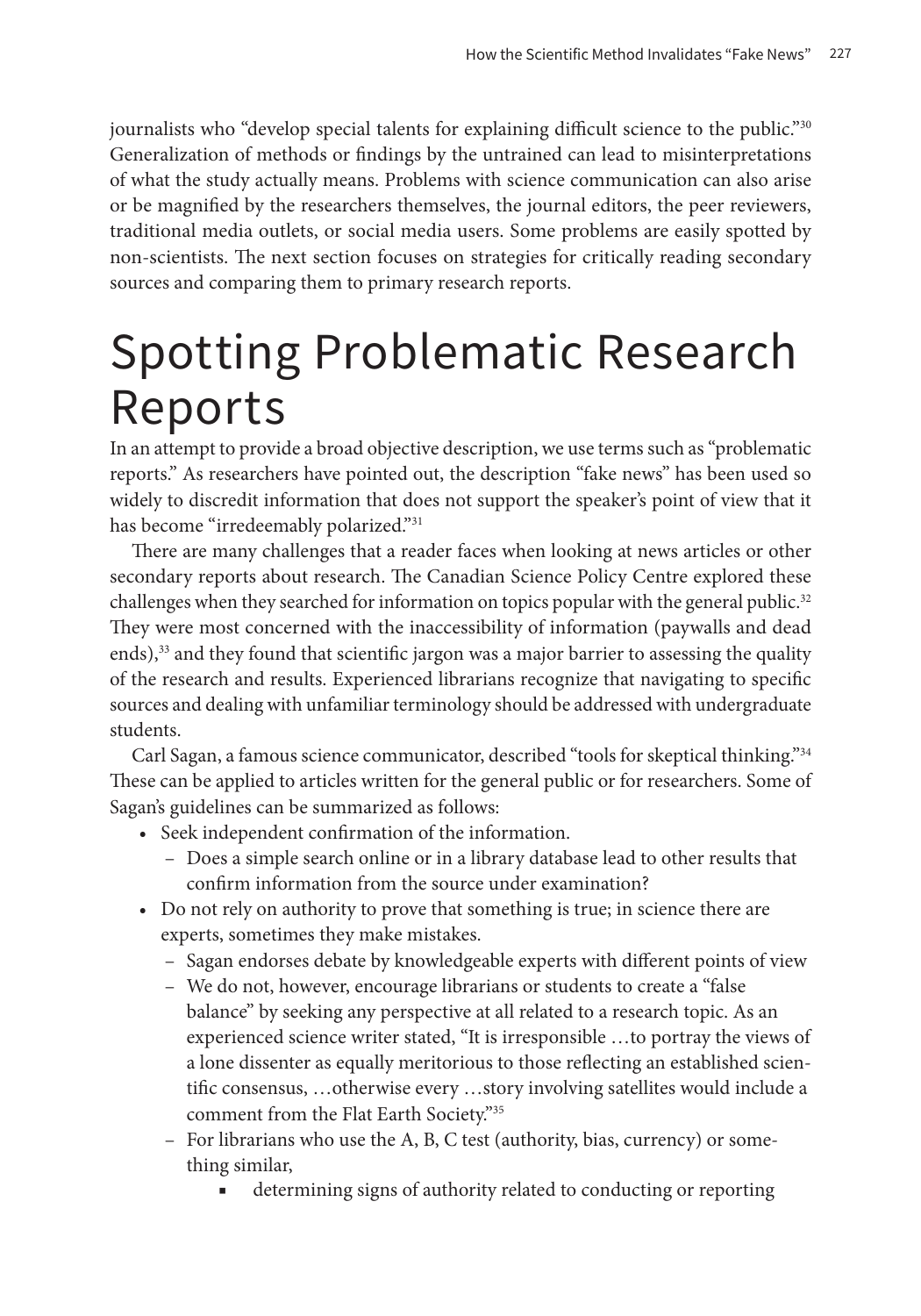research is complex, including context and missing voices<sup>36</sup>

- authority should be one part of an evaluation, not all of it
- Consider alternative explanations for any data
	- Do not get too attached to your own hypothesis
	- Remember Occam's Razor: if research data support several explanations equally, choose the simpler explanation
	- Librarians say, "Correlation does not equal causation." For example, "Before women got the vote, there were no nuclear weapons."<sup>37</sup>

In evaluating news about scientific research, do you see commentary or perspective from an outside expert who is not affiliated with the research team? Does the writer describe the implications of the study or uncertainties? All research contains some uncertainty. It is the job of the scientist to quantify those uncertainties. $38$  A good science writer will find a way to describe this kind of information in their story. If you see science news that makes unbelievable claims or that seems like a promotional blurb about a research study without independent perspective or discussion of how the study fits into current science, then be concerned.

# Teaching with "A New Study Says…"

If the report does not include a link to the original research article, there are usually enough indicators mentioned about the study that you can use as keywords to help you locate the article. This will usually include things like

- where the study took place (country, state, region)
- the research entity that performed the study (a research center or university)
- what journal the article was published in
- when the article was published
- the subject of the research

If you look at the article "Why painting zebra stripes on cows could save the agriculture industry major money," some of the factors that are listed in the report are that the experiment took place in Japan, at the Aichi Agricultural Research Center, published in PLOS One, and the subjects were cows (though you could also use additional terms such as *biting insects*, *stripes*, or *flies*).

Once you have found the original research article, what should you look for? Though the actual research may be difficult to read and understand if the subject is outside of your expertise, there are markers within the research that may signify quality research:

• Conflicts of interest. One of the quickest indicators to spot within research may be whether the researchers have a conflict of interest. Articles are required to disclose any funding agencies that supported the research being done. One example of funding that may cause an eyebrow to raise is an article published in the *Journal of the International Society of Sports Nutrition* in which the authors are quoted heavily by the marketing team of Essentia Water claiming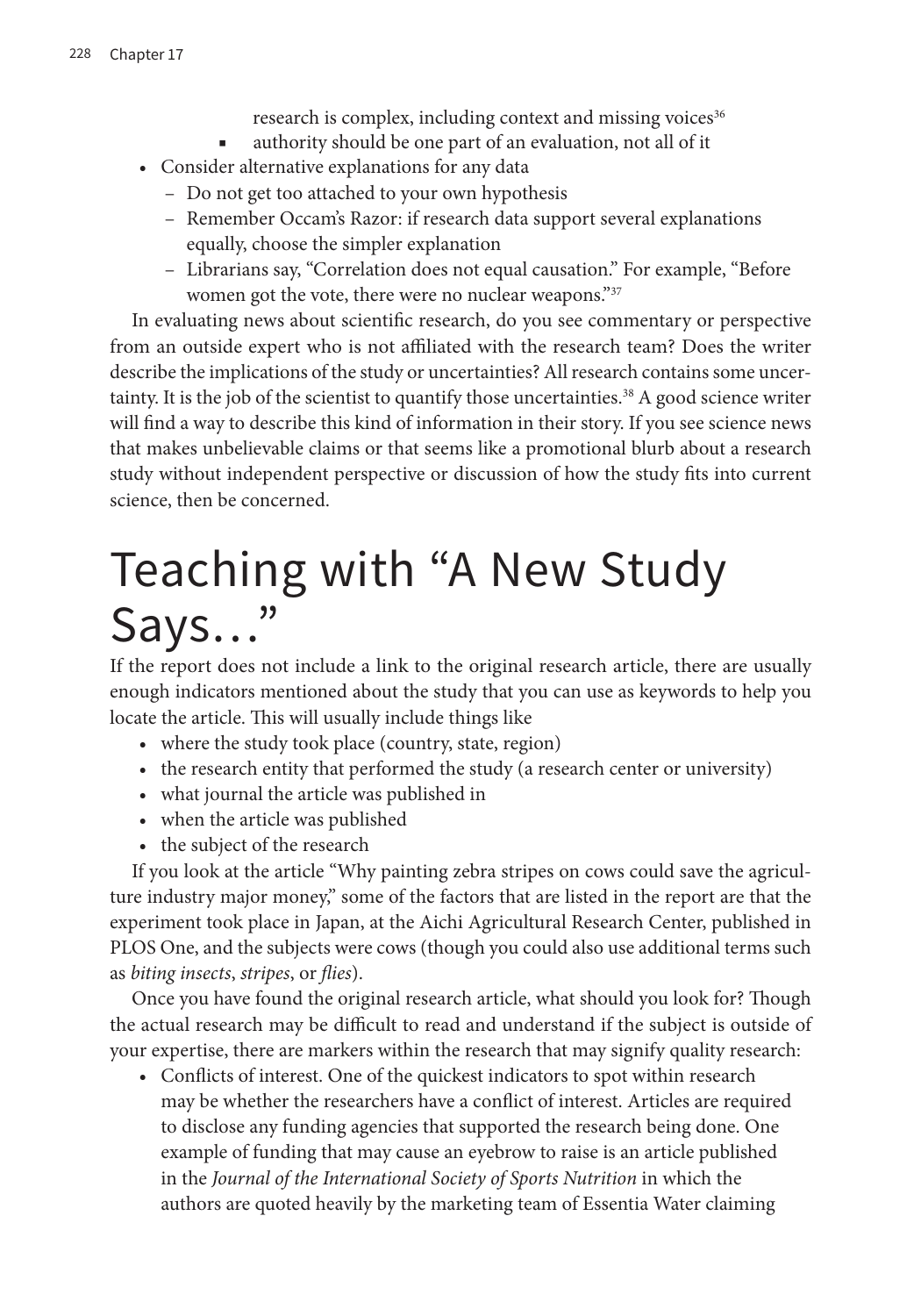the superiority of high-pH alkaline water for athletes, yet the "research study was supported by a grant from Essentia Water, and alkaline bottled water for the study was provided by Essentia Water."39

• Participants. Researchers should describe numerous attributes about the participants used within the study. These details are found in the methods section of the paper and will include characteristics such as species, gender, age, how many there were, how they were selected, and many more. The main thing to note about this section is that "bigger is usually better for sample size. The average taken from a large number of observations will usually be more informative than the average taken from a smaller number of observations."<sup>40</sup>

The species used in the study is also another important factor to look at within the article as "animal experiments often do not translate into replications in human trials."41

• Limitations of study/transparency. The limitations of the study should always be stated by the scientists. These are sometimes described by researchers as potential weaknesses of their study and are usually found in the conclusions. If a research paper does not describe sources of uncertainty, do not give it much weight as clearly describing the conditions of the research and how the results should be interpreted shows transparency on behalf of the researcher. Common types of limitations that are mentioned include sample size, sample profile, timing of the study, data collection process, and equipment, just to name a few. Stating these limitations is just one indicator of the level of transparency of the report.

Within our example research article, "Cows painted with zebra-like striping can avoid biting fly attack," many statements could be highlighted to prompt a discussion on the importance of sample size and the amount of data you are using:

- "Six Japanese Black cows were assigned to treatments" (abstract).
- "Three of the six cows were used in August and September 2017 and the other three in October 2018" (materials and methods).
- "The cows were arranged side-by-side…. Each cow was observed twice a day (am/pm) and a total of six observations were obtained for each cow and treatment" (materials and methods).

• Each cow was observed for 30 minutes, twice per day (materials and methods). Other points within the paper could lead to other discussions:

- "The treatments consisted of black-and-white painted stripes, black painted stripes, and no stripes as a control" (materials and methods).
	- Discuss why scientists painted the black stripes (to account for a reduction of bites based on the paint itself, not the stripes), and how this is good experimental design.
- "Painting is usually considered a short-term marker …the development of more effective techniques …may be necessary in order to apply this method to animal production sites" (discussion).

– Example of limitations of this technique to prevent biting flies on a large scale. After examining each article, we can now compare what each actually states. This can easily be done in the table provided in the worksheet "A new study says…".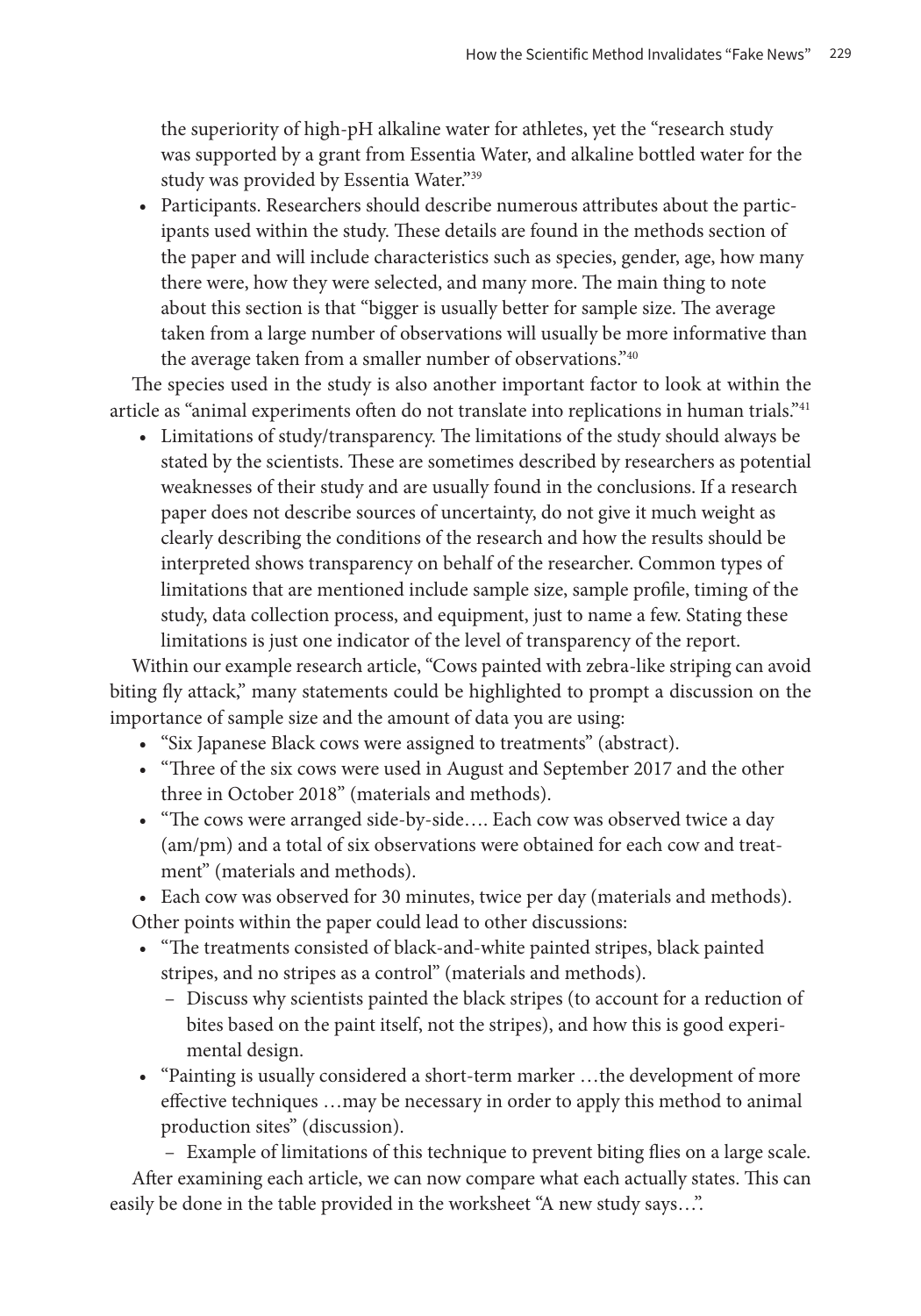- The news article states, "Japanese scientists said the results suggest a promising, pesticide-free alternative to protecting livestock from biting flies."
- The research article states, "This work provides an alternative to the use of conventional pesticides for mitigating biting fly attacks on livestock."

Though the statements are very close, the term "promising" may be exaggerated. The news article quotes a comment about "when are we getting zebra clothes for humans?", yet a single study based on six cows is far from conclusive. We are not suggesting discounting the article completely, but it may not be time to invest in a stripe-painting apparatus for cows. By understanding that the scientific method relies on replication, we should instead be excited for future studies on this topic.

The process of comparing statements from the news article and original research article, you may also encounter many opportunities to expand on this lesson.

- Ask who is the author?
- Instead of using the link provided by the news outlet, we can practice picking out keywords to find the original research article. This is a useful exercise for live news reports!
- Search for the original article.

While the main learning activity for this chapter compares a news story to the original research article, instruction related to science communication could take other approaches. For instance, [altmetric.com](http://altmetric.com) is a website that tracks attention paid to research papers. It provides overviews of news, reviews, and social media coverage of research studies.<sup>42</sup> Interested readers could investigate how a study has been reported and received, perhaps choosing from the annual Altmetric Top Articles list.<sup>43</sup> Retraction Watch is a blog created by science journalists that reports on retractions, peer review, and related issues. The writers produce annual lists such as The Top Retractions of 2019.44 Learners could read a Retraction Watch commentary then investigate how a retracted article has been treated on the publisher website and in science databases such as PubMed. ResearchGate, a social media site for academics, is another rich source of information about issues involved in the production and dissemination of findings.

The misuse of scientific information is an area with great potential. [SciCheck.org](http://SciCheck.org) focuses on false scientific claims. Corporate front groups like the American Council on Science and Health debunk studies that might affect profits for their industry. Sometimes this group identifies actual flaws in research or reports, sometimes not. Angela Saini, a science journalist from the UK, has spoken widely about the spread of science misinformation online. Her book "Superior: The Return of Race Science" was on the journal *Nature*'s list of Top 10 Books of 2019. If a library doesn't own Saini's books online, an accessible snippet of her written work is the essay, "The Internet is a Cesspool of Racist Pseudoscience."45

# Conclusion

There are several messages that we would like to reiterate to anyone looking at reports of scientific research. Science is a process, not a collection of facts. Anyone outside of a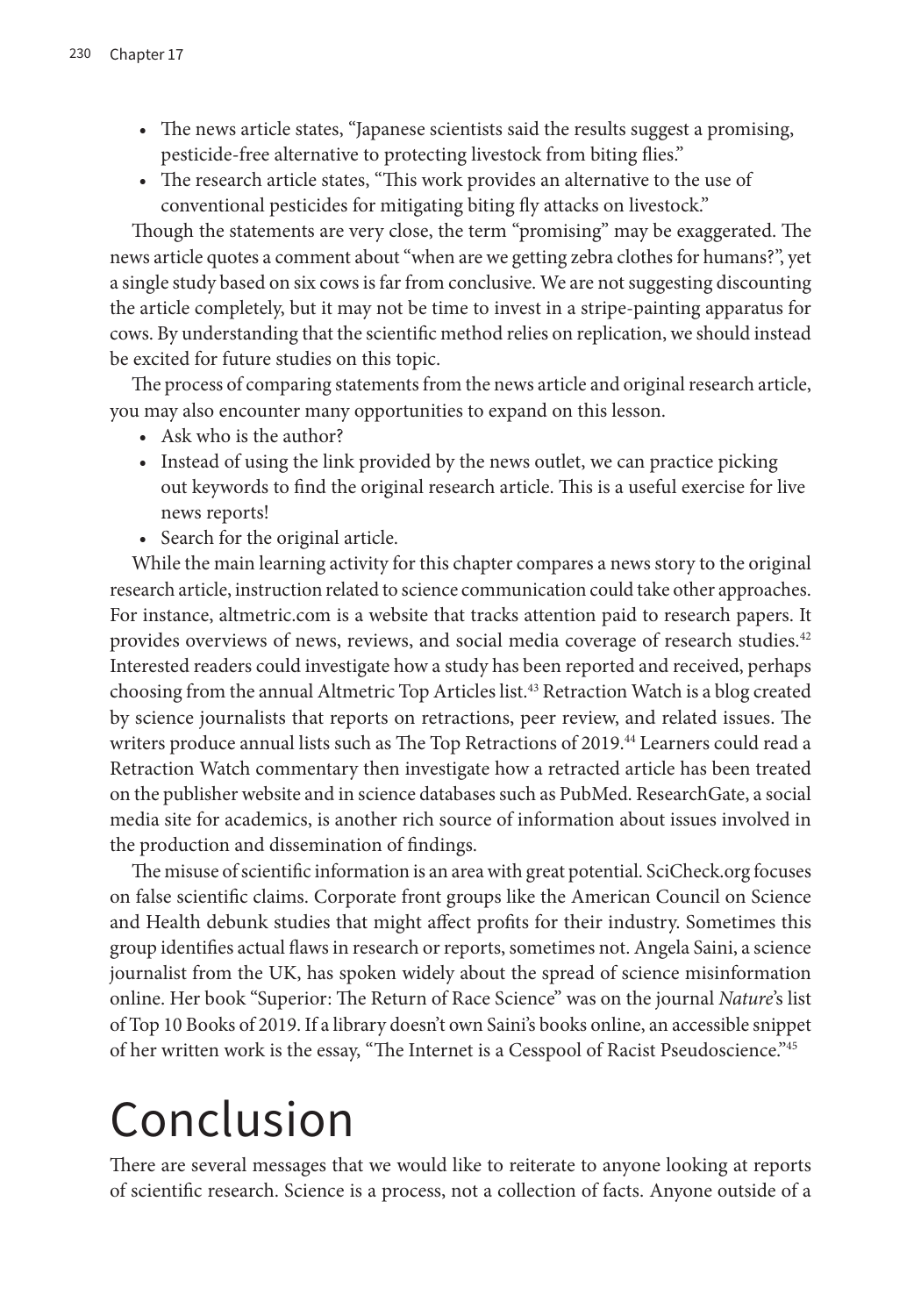specific science discipline relies to some extent on quality control processes such as peer review. The peer-review system has flaws, so information should be verified by an independent source. Primary reports of research and replication studies are written for scientists but are important parts of the chain of evidence. Non-scientists can look for exaggerated claims, faulty logic, lack of discussion about uncertainty in a study, etc. Uncertainty is a part of science, just as much as careful measurement and reporting should be. Look for expertise in researching or reporting, but don't rely on authority to provide the correct answer. Be curious, think for yourself, and evaluate sources critically.

# Learning Activity

### *How the Scientific Method Invalidates 'Fake News'*

*Topic: A New Study Says…*

#### **Student learning outcomes:**

- 1. Students will be able to pick keywords out of a news report to find the research article that the news is reporting on.
- 2. Students will be able to identify common problems with news reporting of scientific research.

#### **Brief description of activity:**

This learning activity involves evaluating a news report about a scientific study. Students will learn how to find the specific study that the reporter is referring to by picking out key terms within the report and using those to find the original research article. Students will then examine the specifics of the experiment and open conversations to standards of quality research, such as sample size, faulty logic, or even funding biases.

#### **Time to run activity:**

 $\approx$  30 minutes

#### **Preparation:**

- Optional pre-class assignment: Assign students to watch *Scientific Studies: Last Week Tonight with John Oliver* (HBO) (<http://go.uncg.edu/johnolivervideo>). Though the language and content of this video should be reserved for mature audiences, we feel that this is a great introduction to get students excited about the topic.
- Print the popular article for students (or create a link to share). Craft, Lucy. "Why painting zebras stripes on cows could save the agriculture industry major money." November 20, 2019. Retrieved December 2019, from [https://www.cbsnews.com/news/](https://www.cbsnews.com/news/zebra-stripes-on-cows-could-save-agriculture-industry-millions-experiment-japan-shows-deters-flies/)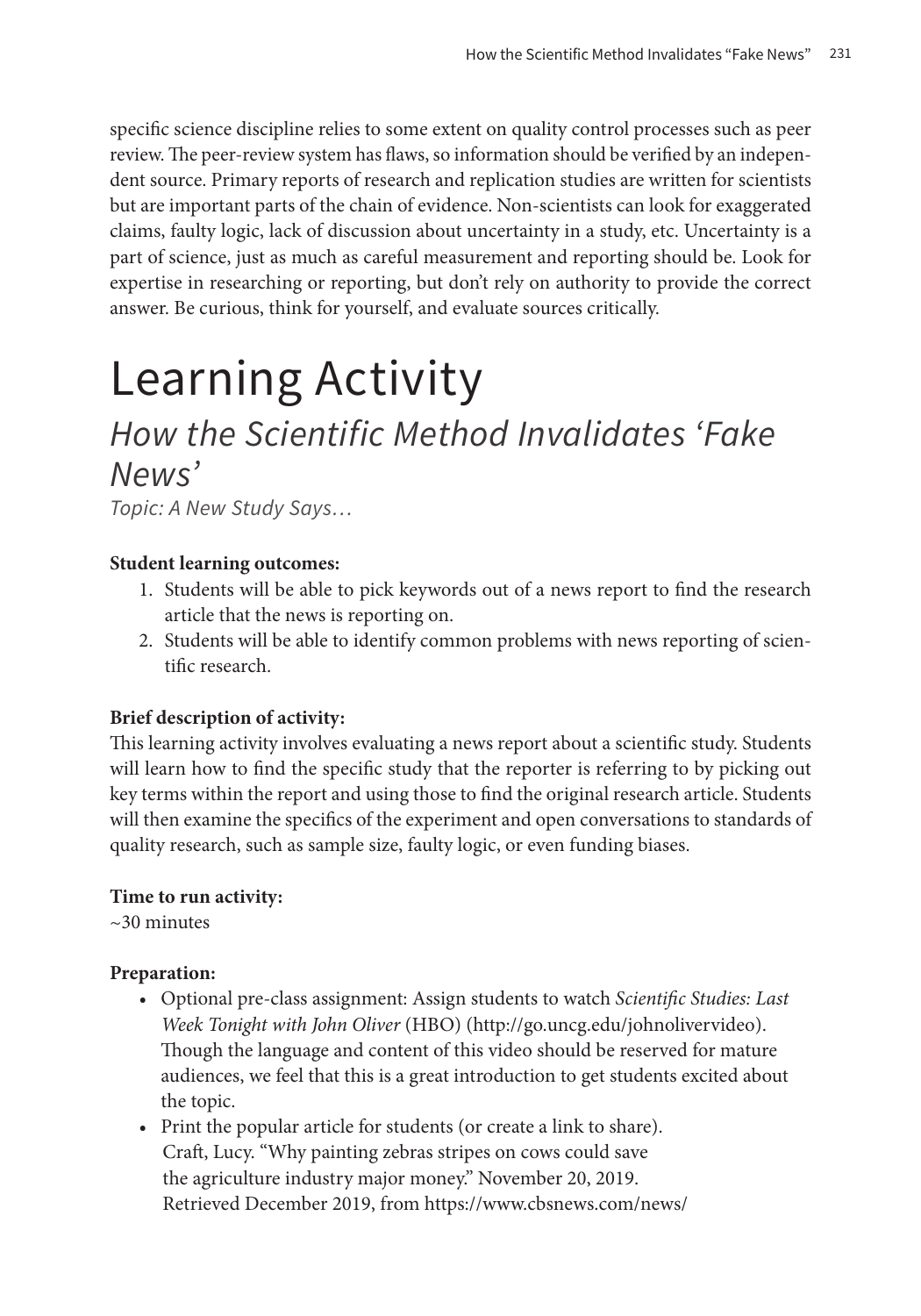[zebra-stripes-on-cows-could-save-agriculture-industry-millions-experiment-ja](https://www.cbsnews.com/news/zebra-stripes-on-cows-could-save-agriculture-industry-millions-experiment-japan-shows-deters-flies/)[pan-shows-deters-flies/.](https://www.cbsnews.com/news/zebra-stripes-on-cows-could-save-agriculture-industry-millions-experiment-japan-shows-deters-flies/)

- Print the associated research article for students (or create a link to share). Kojima, Tomoki, Kazato Oishi, Yasushi Matsubara, Yuki Uchiyama, Yoshihiko Fukushima, Noatu Aoki, et al. "Cows painted with zebra-like striping can avoid biting fly attack." PLOS ONE 14(10): e0223447 (2019). [https://doi.org/10.1371/](https://doi.org/10.1371/journal.pone.0223447) [journal.pone.0223447.](https://doi.org/10.1371/journal.pone.0223447)
- Print out worksheets: "A New Study Says…"

#### **Teaching plan:**

- 1. Break students into small groups.
- 2. Give groups either the link or printed copy of the popular article.
- 3. Give each student a copy of the Activity Worksheet 1: "A New Study Says…" (see Appendix).
- 4. Direct students to use the worksheet to guide their exploration and discussion of both the popular and research article.
- 5. Have groups find the original research article (optional). (This may be used as an opportunity to practice searching/finding a specific article if time permits.)
- 6. Have groups evaluate the research article based on the worksheet: "A New Study Says…" and other information from the lecture.
- 7. Discuss the implications of the activity on how students might view future news reports.
- 8. Optional: Lengthen the class by having groups find additional articles on the same topic for comparison.

#### **Recommended readings:**

Rao, T. S. Sathyanarayana, and Chittaranjan Andrade. "The MMR Vaccine and Autism: Sensation, Refutation, Retraction, and Fraud." *Indian Journal of Psychiatry* 53 (2) (2011): 95–96. <https://doi.org/10.4103/0019-5545.82529>.

This short article discusses the retraction of a *Lancet* article about a link between autism and the MMR vaccine. It touches on a number of issues important to understanding science communication.

- Resnick, Brian. "Study: Half of the Studies You Read about in the News Are Wrong." Vox. March 3, 2017. [https://www.vox.com/science-and](https://www.vox.com/science-and-health/2017/3/3/14792174/half-scientific-studies-news-are-wrong)[health/2017/3/3/14792174/half-scientific-studies-news-are-wrong](https://www.vox.com/science-and-health/2017/3/3/14792174/half-scientific-studies-news-are-wrong). This source is intended for the general public. It describes communication problems that arise when journalists focus on "a new study."
- Saini, Angela. "The Internet Is a Cesspool of Racist Pseudoscience." *Scientific American Blog Network*, July 29, 2019. [https://blogs.scientificamerican.com/voices/the-in](https://blogs.scientificamerican.com/voices/the-internet-is-a-cesspool-of-racist-pseudoscience/)[ternet-is-a-cesspool-of-racist-pseudoscience/](https://blogs.scientificamerican.com/voices/the-internet-is-a-cesspool-of-racist-pseudoscience/).

This *Scientific American* blog post was written by a science journalist. It has a good discussion of bias and other issues that come up in science reporting.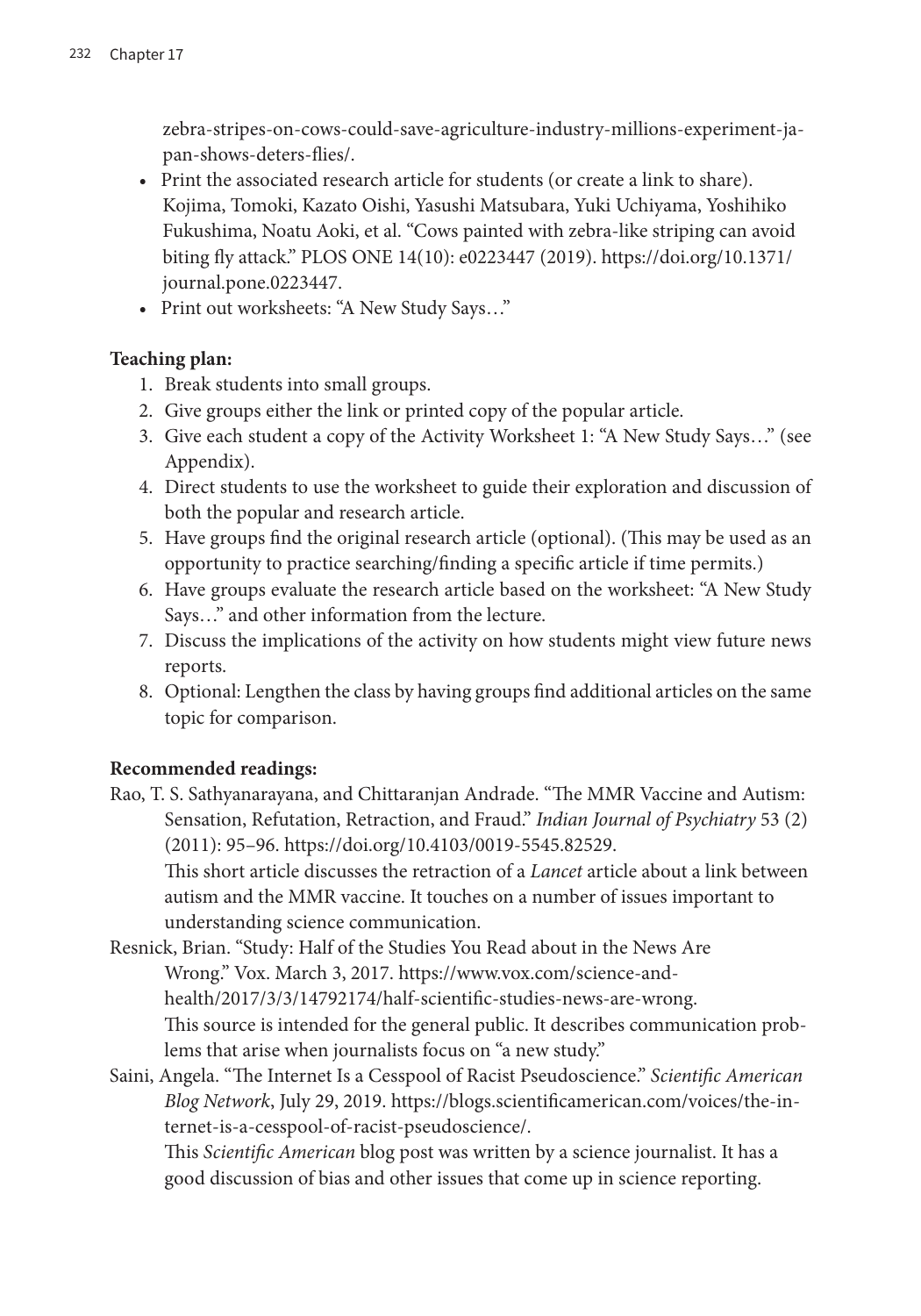Sutherland, William J., David Spiegelhalter, and Mark Burgman. "Policy: Twenty Tips for Interpreting Scientific Claims." *Nature News* 503 (7476) (November 20, 2013): 335[.](https://doi.org/10.1038/503335a) [https://doi.org/10.1038/503335a.](https://doi.org/10.1038/503335a)

This list will help non-scientists to interrogate advisers and to grasp the limitations of evidence.

Vosoughi, Soroush, Deb Roy, and Sinan Aral. "The Spread of True and False News Online." *Science* 359 (6380) (March 9, 2018): 1146–51. [https://doi.org/10.1126/](https://doi.org/10.1126/science.aap9559) [science.aap9559](https://doi.org/10.1126/science.aap9559).

This article reports on research about the spread of true and false news online.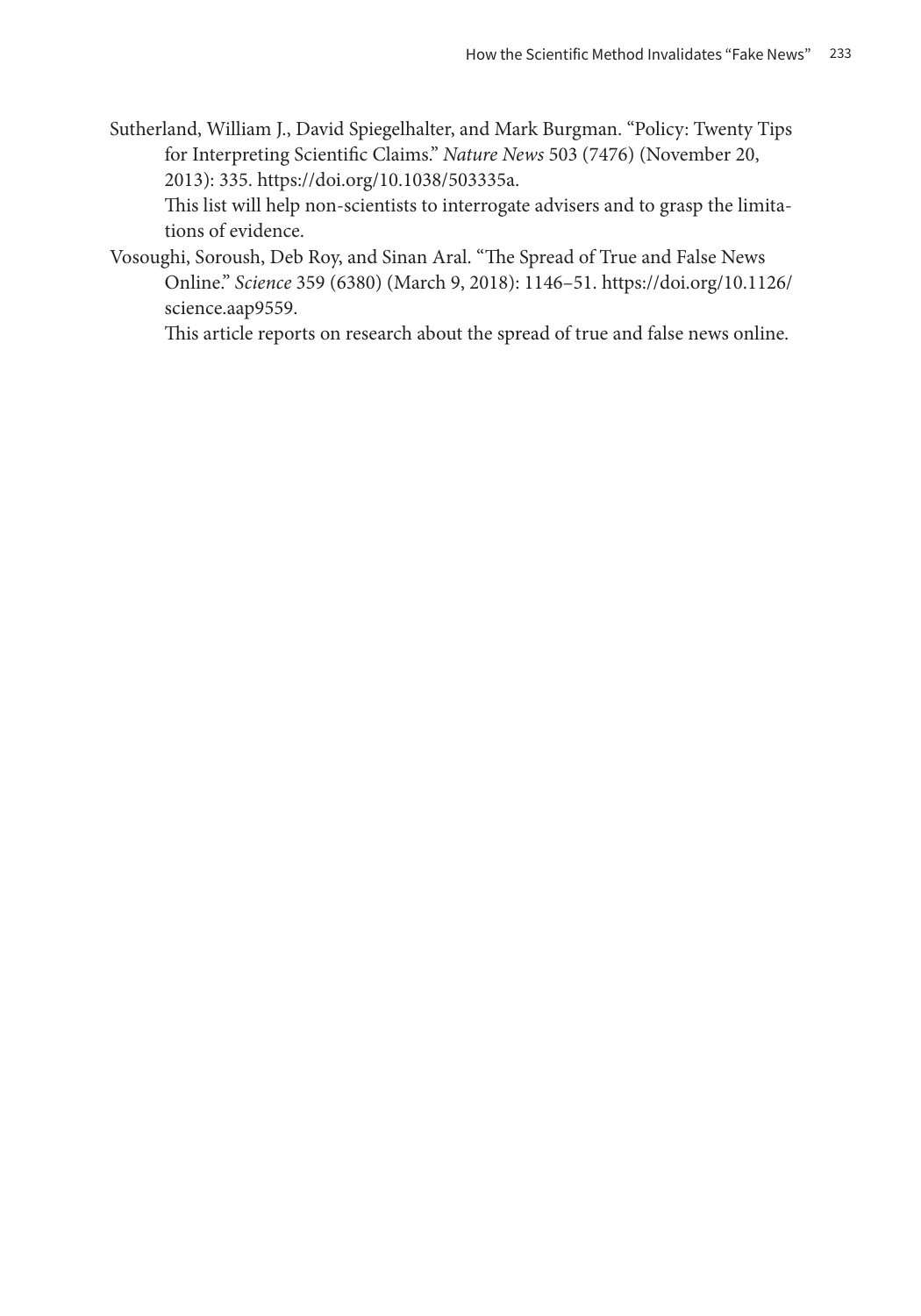### APPENDIX

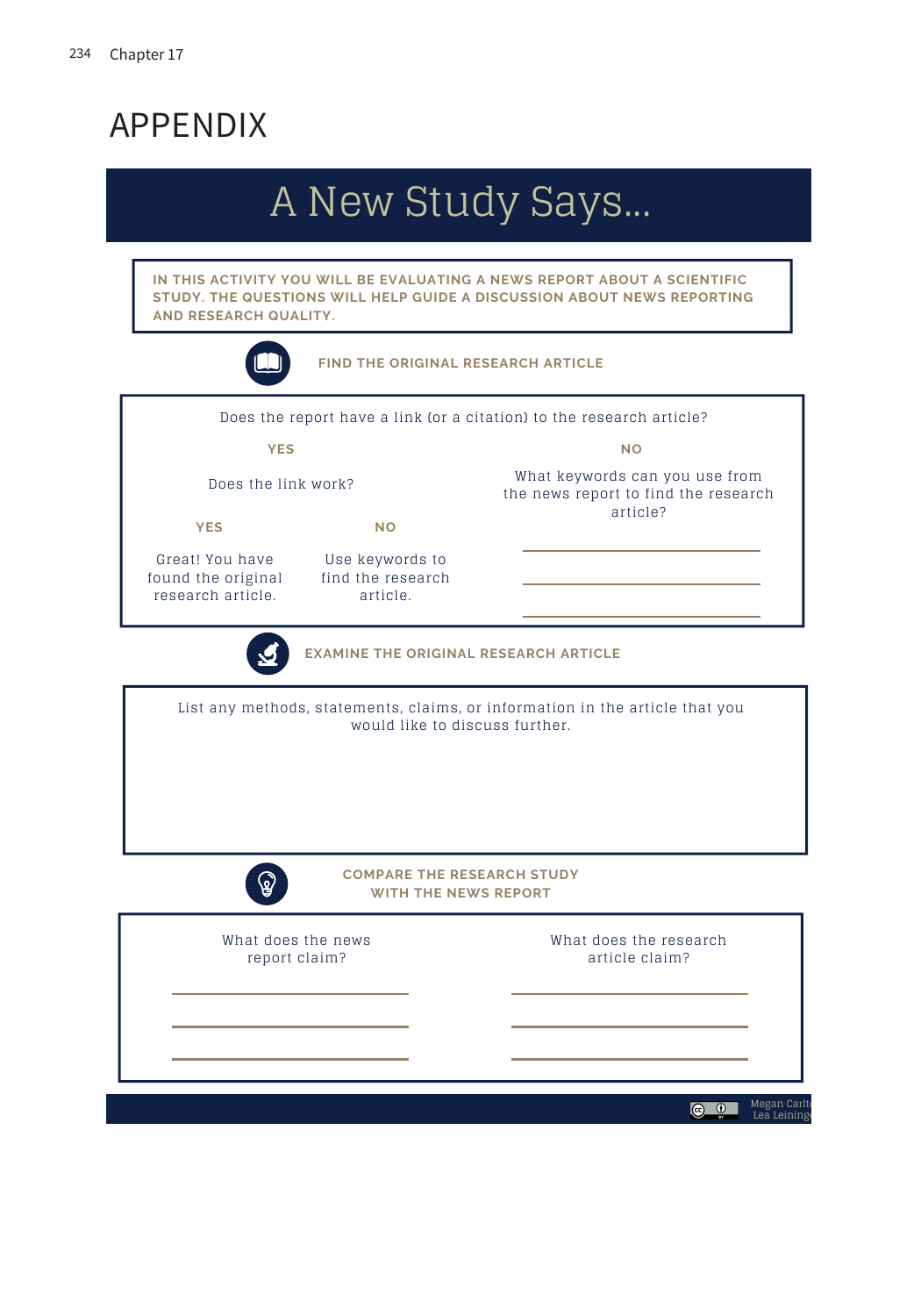### ENDNOTES

- 1. Merriam-Webster Inc., "Science," *The [Merriam-Webster.com](http://Merriam-Webster.com) Dictionary*, accessed December 2, 2019, [https://www.merriam-webster.com/dictionary/science.](https://www.merriam-webster.com/dictionary/science)
- 2. Irving Rothchild, *Induction, Deduction, and the Scientific Method: An Eclectic Overview of the Practice of Science*, Society for the Study of Reproduction, Inc., 2006.
- 3. Rothchild, *Induction*.
- 4. National Academies of Sciences, Engineering, and Medicine, *Reproducibility and Replicability in Science* (Washington, DC: The National Academies Press, 2019),<https://doi.org/10.17226/25303>.
- 5. "Epistemology for the Masses: The Origins of 'The Scientific Method' in American Schools," *History of Education Quarterly* 45, no. 3 (June 2007): 341–76.
- 6. Frank R. Spellman and Joan Price-Bayer, *In Defense of Science: Why Scientific Literacy Matters* (Rockville, MD: Government Institutes, 2010).
- 7. National Academies of Sciences, *Reproducibility and Replicability in Science*.
- 8. Charles Molnar and Jane Gair, "The Process of Science," in *Concepts of Biology*, 1st Canadian Ed. (Houston, TX: Rice University, 2013), [https://opentextbc.ca/biology/](https://opentextbc.ca/biology/chapter/1-2-the-process-of-science) [chapter/1-2-the-process-of-science.](https://opentextbc.ca/biology/chapter/1-2-the-process-of-science)
- 9. Estelle Dumas-Mallet et al., "Poor Replication Validity of Biomedical Association Studies Reported by Newspapers," *PLOS ONE* 12, no. 2 (February 21, 2017): e0172650, [https://doi.org/10.1371/journal.](https://doi.org/10.1371/journal.pone.0172650) [pone.0172650](https://doi.org/10.1371/journal.pone.0172650).
- 10. Jonathan D. Schoenfeld and John PA Ioannidis, "Is Everything We Eat Associated with Cancer? A Systematic Cookbook Review," *The American Journal of Clinical Nutrition* 97, no. 1 (January 1, 2013): 127–34, [https://doi.org/10.3945/ajcn.112.047142.](https://doi.org/10.3945/ajcn.112.047142)
- 11. "Frequently Asked Questions (FAQ)," bioRxiv.
- 12. Anneliese Taylor, "UCSF Guides."
- 13. "What Is bioRxiv?," bioRxiv.
- 14. Cate Foster et al., "Good Practice for Conference Abstracts and Presentations," Good Practice for Conference Abstracts and Presentations: GPCAP. Res Integr Peer Rev 4, 11 (2019), [https://doi.](https://doi.org/10.1186/s41073-019-0070-x) [org/10.1186/s41073-019-0070-x.](https://doi.org/10.1186/s41073-019-0070-x)
- 15. Roberta Scherer, Joerg Meerpohl, Nadine Pfeifer, Christine Schmucker, Guido Schwarzer, and Erik von Elm, "Full publication of results initially presented in abstracts," Cochrane Database Syst Rev. 2018 Nov 20;11(11):MR000005, doi: 10.1002/14651858.MR000005.pub4. PMID: 30480762; PMCID: PMC7073270.
- 16. Scherer at al., "Full publication."
- 17. "Scrutinizing Science: Peer Review," University of California Museum of Paleontology.
- 18. "Scrutinizing Science," University of California Museum of Paleontology.
- 19. Beth A. Fischer and Michael J. Zigmond, "Scientific Publishing," 36.
- 20. Travis G. Gerwing and Joshua A. Rash, "Constructive and Collegial Peer-Review as a Necessary Precursor to Data-Driven Environmental Policy," *Marine Policy*, Vol. 111 (January 2020): 1.
- 21. François-Xavier Coudert, "Correcting the Scientific Record: Retraction Practices in Chemistry and Materials Science," *Chemistry of Materials* 31, no. 10 (May 28, 2019): 3593–98, [https://doi.](https://doi.org/10.1021/acs.chemmater.9b00897) [org/10.1021/acs.chemmater.9b00897.](https://doi.org/10.1021/acs.chemmater.9b00897)
- 22. Coudert, "Correcting the Scientific Record."
- 23. Ibid.
- 24. Jeffrey Brainard, "Rethinking Retractions," *Science* 362, no. 6413 (October 26, 2018): 392, [https://doi.](https://doi.org/10.1126/science.362.6413.390) [org/10.1126/science.362.6413.390](https://doi.org/10.1126/science.362.6413.390).
- 25. Sanjay Gupta, "Science by Press Release: When the Story Gets Ahead of the Science," *CNN Health*, June 27, 2020, [https://www.cnn.com/2020/06/27/health/science-by-press-release-gupta/index.html.](https://www.cnn.com/2020/06/27/health/science-by-press-release-gupta/index.html)
- 26. Gupta, "Science by Press Release."
- 27. Aleszu Bajak and Jeff Howe, "A Study Said Covid Wasn't That Deadly. The Right Seized It." *The New York Times* (May 14, 2020).
- 28. Bajak and Howe, "A Study Said Covid."
- 29. Ibid.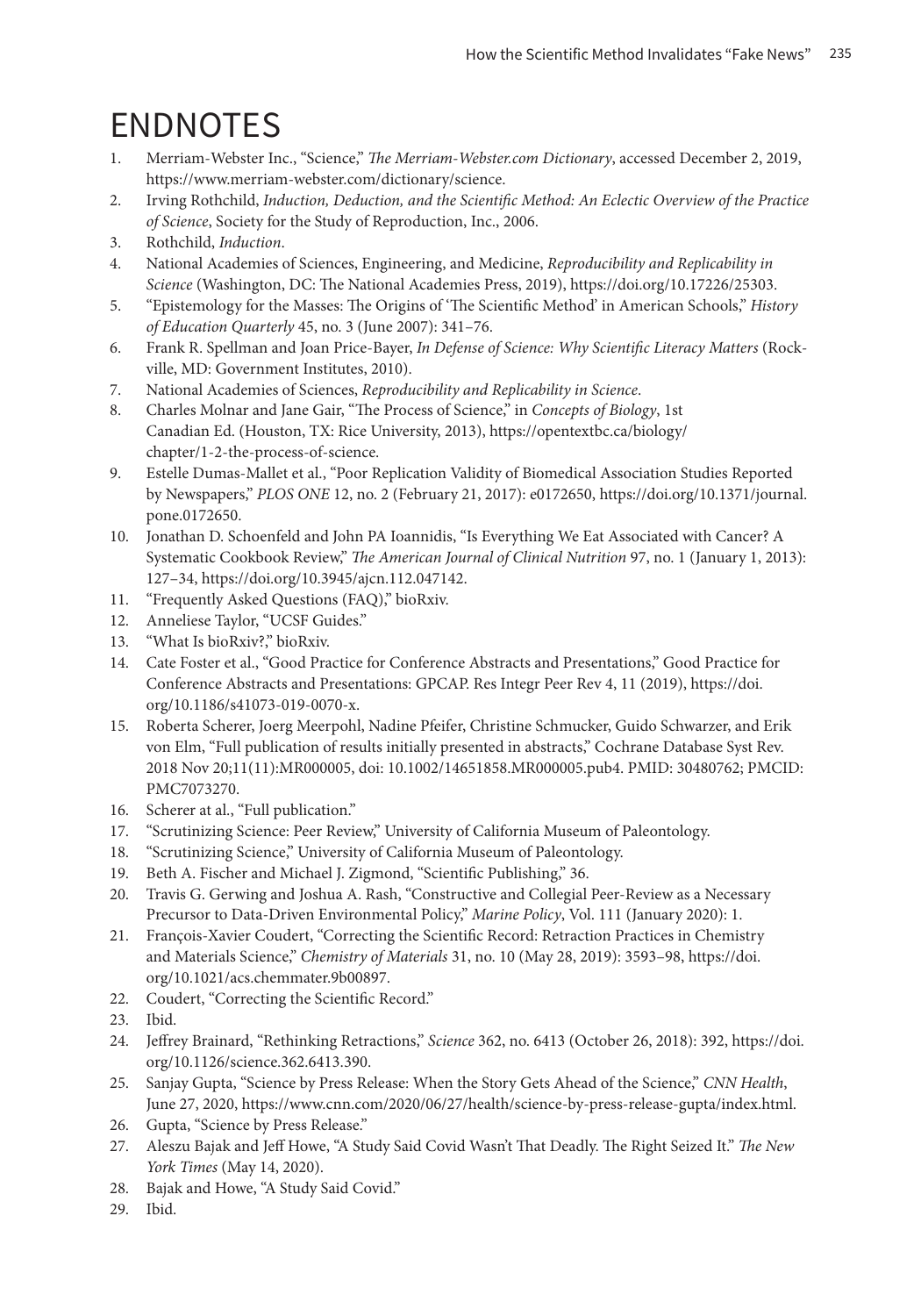- 30. Donald Kennedy, "The Future of Science News," *Daedalus; Boston* 139, no. 2 (Spring 2010): 58.
- 31. Soroush Vosoughi, Deb Roy, and Sinan Aral, "The Spread of True and False News Online," *Science* 359, no. 6380 (March 9, 2018): 1, [https://doi.org/10.1126/science.aap9559.](https://doi.org/10.1126/science.aap9559)
- 32. Alice Fleerackers et al., "Barriers to Science Communication: The Challenges of Finding High Quality, Accessible Research," Canadian Science Policy Centre, November 5, 2019, [https://sciencepolicy.](https://sciencepolicy.ca/news/barriers-science-communication-challenges-finding-high-quality-accessible-research) [ca/news/barriers-science-communication-challenges-finding-high-quality-accessible-research.](https://sciencepolicy.ca/news/barriers-science-communication-challenges-finding-high-quality-accessible-research)
- 33. Fleerackers et al., "Barriers to Science Communication."
- 34. Carl Sagan, "Chapter 12: The Fine Art of Baloney Detection," in *The Demon-Haunted World: Science As a Candle in the Dark* (New York: Ballantine Books, 1997).
- 35. Tom Siegfried, "Reporting from Science Journals," in *Field Guide for Science Writers: The Official Guide of the National Association of Science Writers*, ed. Deborah Blum, Mary Knudson, and Robin Marantz Henig (Cary, NC: Oxford University Press, 2005).
- 36. Eric Bradley, "Frame: Authority Is Constructed and Contextual," *Framework for Information Literacy for Higher Education*, accessed March 10, 2020, [https://libguides.palni.edu/c.](https://libguides.palni.edu/c.php?g=185459&p=1225556.frame) [php?g=185459&p=1225556.frame](https://libguides.palni.edu/c.php?g=185459&p=1225556.frame).
- 37. Sagan, "Baloney Detection."
- 38. National Academies of Sciences, *Reproducibility and Replicability in Science*.
- 39. Joseph Weidman et al., "Effect of Electrolyzed High-PH Alkaline Water on Blood Viscosity in Healthy Adults," *Journal of the International Society of Sports Nutrition* 13, no. 1 (November 28, 2016): 45, <https://doi.org/10.1186/s12970-016-0153-8>.
- 40. William J. Sutherland, David Spiegelhalter, and Mark Burgman, "Policy: Twenty Tips for Interpreting Scientific Claims," *Nature News* 503, no. 7476 (November 21, 2013): 335, [https://doi.](https://doi.org/10.1038/503335a) [org/10.1038/503335a.](https://doi.org/10.1038/503335a)
- 41. Michael B. Bracken, "Why Animal Studies Are Often Poor Predictors of Human Reactions to Exposure," *Journal of the Royal Society of Medicine* 102, no. 3 (March 1, 2009): 120–22, [https://doi.](https://doi.org/10.1258/jrsm.2008.08k033) [org/10.1258/jrsm.2008.08k033.](https://doi.org/10.1258/jrsm.2008.08k033)
- 42. "About Altmetric," DS Metrics, accessed December 19, 2019, [https://help.altmetric.com/support/](https://help.altmetric.com/support/solutions/articles/6000059309-about-altmetric) [solutions/articles/6000059309-about-altmetric.](https://help.altmetric.com/support/solutions/articles/6000059309-about-altmetric)
- 43. "Altmetric's Top 100 Research Articles 2018," DS Metrics.
- 44. "The Top Retractions of 2019," *TheScientist*, December 16, 2019.
- 45. Angela Saini, "The Internet Is a Cesspool of Racist Pseudoscience," *Scientific American* Blog Network, accessed October 24, 2019[,](https://blogs.scientificamerican.com/voices/the-internet-is-a-cesspool-of-racist-pseudoscience/) [https://blogs.scientificamerican.com/voices/](https://blogs.scientificamerican.com/voices/the-internet-is-a-cesspool-of-racist-pseudoscience/) [the-internet-is-a-cesspool-of-racist-pseudoscience/.](https://blogs.scientificamerican.com/voices/the-internet-is-a-cesspool-of-racist-pseudoscience/)

#### BIBLIOGRAPHY

- Bajak, Aleszu, and Jeff Howe. "A Study Said Covid Wasn't That Deadly. The Right Seized It." *The New York Times* (May 14, 2020). Accessed July 6, 2020[.](http://search.proquest.com/docview/2402271343/25A9020E044A4878PQ/1?accountid=14604) [https://www.nytimes.com/2020/05/14/opinion/corona](https://www.nytimes.com/2020/05/14/opinion/coronavirus-research-misinformation.html)[virus-research-misinformation.html](https://www.nytimes.com/2020/05/14/opinion/coronavirus-research-misinformation.html).
- Bracken, Michael B. "Why Animal Studies Are Often Poor Predictors of Human Reactions to Exposure." *Journal of the Royal Society of Medicine* 102, no. 3 (March 1, 2009): 120–22. [https://doi.org/10.1258/](https://doi.org/10.1258/jrsm.2008.08k033) [jrsm.2008.08k033.](https://doi.org/10.1258/jrsm.2008.08k033)
- Bradley, Eric. "Frame: Authority Is Constructed and Contextual." *Framework for Information Literacy for Higher Education*. Accessed March 10, 2020. [https://libguides.palni.edu/c.php?g=185459&p=1225556.](https://libguides.palni.edu/c.php?g=185459&p=1225556)
- Brainard, Jeffrey. "Rethinking Retractions." *Science* 362, no. 6413 (October 26, 2018): 390–93. [https://doi.](https://doi.org/10.1126/science.362.6413.390) [org/10.1126/science.362.6413.390](https://doi.org/10.1126/science.362.6413.390).
- Committee on Reproducibility and Replicability in Science, *Reproducibility and Replicability in Science*, 2019. [https://doi.org/10.17226/25303.](https://doi.org/10.17226/25303)
- Coudert, François-Xavier. "Correcting the Scientific Record: Retraction Practices in Chemistry and Materials Science." *Chemistry of Materials* 31, no. 10 (May 28, 2019): 3593–98. [https://doi.org/10.1021/acs.](https://doi.org/10.1021/acs.chemmater.9b00897) [chemmater.9b00897.](https://doi.org/10.1021/acs.chemmater.9b00897)